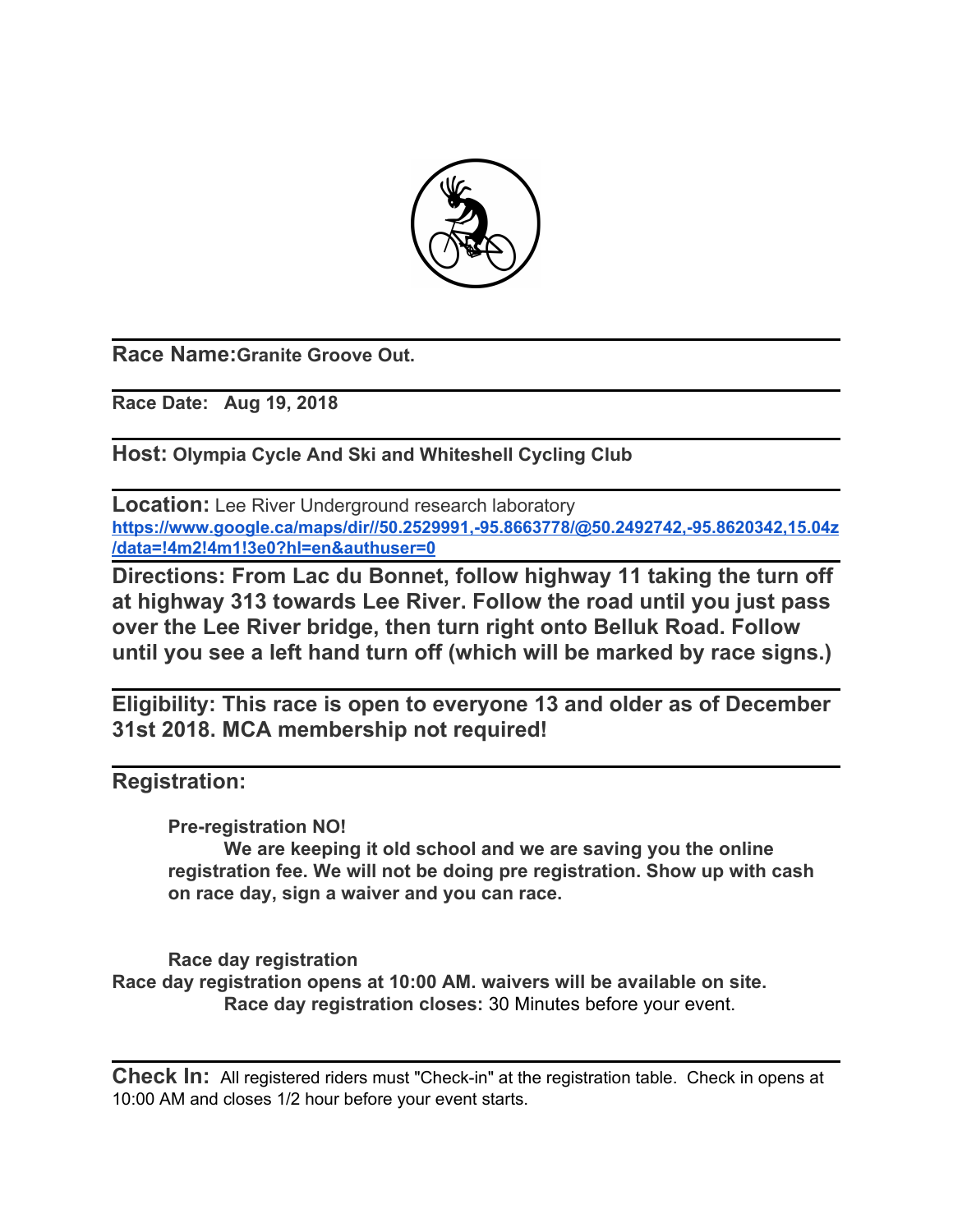#### **Categories:** Tolerable 2 Ferocious 4 Sadistic 6

| <b>JUILCUULE.</b> |                                |                         |
|-------------------|--------------------------------|-------------------------|
| $10:00 - 10:50$   | Pre ride                       | <b>Everyone</b>         |
| 11:00             | <b>Sadistic 6 race start</b>   | 6 lap racers            |
| 12:00             | <b>Ferocious 4 race start</b>  | 4 lap racers            |
| 13:00             | <b>Tolerable 2 race starts</b> | 2 lap racers            |
| 15:00             | podium presentation            | <b>All racers</b>       |
| 15:30             | <b>Clean up</b>                | <b>Everyone willing</b> |
| 16:30             | everyone goes free             | remaining people        |
|                   |                                |                         |

# **Pricing: \$30 cash on race day**

**Prizes:** Cash prizes for first place only. Racers and volunteers will be eligible for draw prizes courtesy of Olympia Cycle and Ski

## **Optimal Duration:**

- Tolerable 2 1:15-1:40
- Ferocious 4 2:20 2:50
- Sadistic 6 4:00 4:30

\*The above race durations are an estimate. The Commissaires (race officials) will determine the number of laps per category on race day.

**The Course description:The course emphasises the beautiful Canadian shield with interlinking outcrops of granite and pine that flow like Manitoba Moab. Course will be marked and ready to ride the day before and for the defined training periods.**



**Course map**